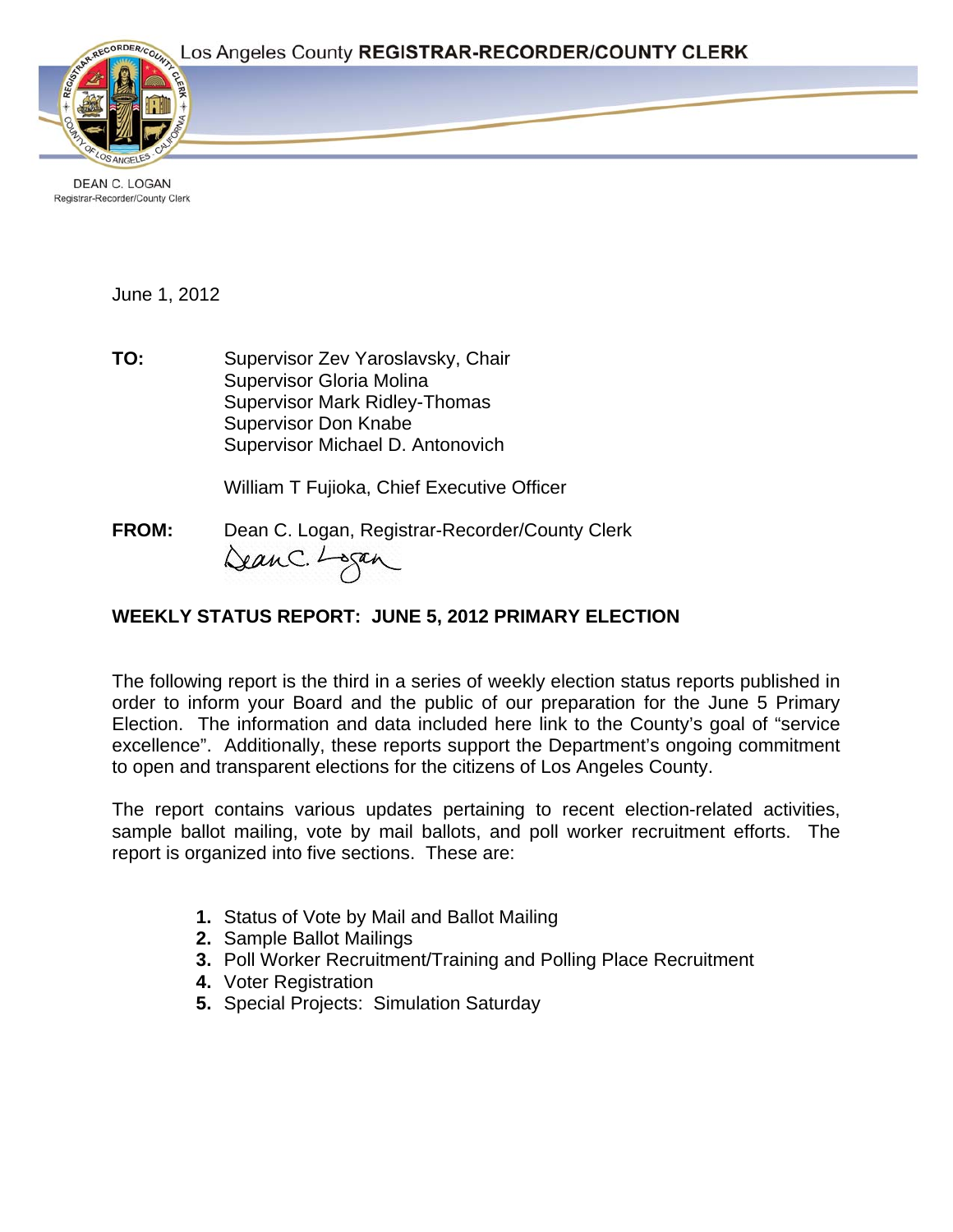# **1. Status of Vote by Mail and Ballot Mailing**

We began our Vote by Mail (VBM) operation by mailing VBMs to Permanent VBM voters on April 16, the first day provided under California Elections Code for receiving requests for VBM ballots. Including PVBM voters, we have received **1,142,628**  requests for Vote by Mail ballots and we have issued **1,142,628** ballots to voters to date. So far, we have received **199,400** returned ballots.

**The legal deadline to request a Vote by Mail ballot was May 29.** In-person early voting is being conducted daily at Norwalk Headquarters leading up to Election Day, and will also be available Saturday and Sunday from 8 a.m. to 4 p.m. Voted ballots must be received by our office or returned at any polling place in the County by 8:00 p.m., close of polls on Election Day.

## **Military and Overseas Voting**

Our office begins processing Special VBM applications for uniformed service members and citizens living outside the United States sixty days prior to an election. We mailed **22,208** military and overseas ballots and have received **2,239** voted ballots. Of those received, 936 are from military voters while 1,276 are from civilian overseas voters.

## **2. Sample Ballot Mailings**

The mailing of the Official Sample Ballot booklets began on April 27 and is now complete. Over just a few weeks, the number of Sample Ballots our office mailed to voters is nearly **4.3 million**. Those who registered after supplemental mailings, but prior to the registration deadline of May 21 will receive a card informing them of their polling location and how to view their Sample Ballot online. Sample Ballots are available online, in any of the nine languages offered, through our poll look up feature on [www.lavote.net](http://www.lavote.net/).

Voters who have opted-in to receive their sample ballots electronically are now viewing their sample ballots online. In the past week, another 130 subscribers have chosen the paperless option bringing the number of subscribers to 14,862. So far, 5,885 of these voters have viewed their e-Sample Ballot. On May 29 we e-mailed a reminder to over 9,000 people who had not viewed their e-Sample Ballot and 4,039 voters clicked and opened up those reminders.

## **3. Poll Worker Training/Recruitment and Polling Place Recruitment**

Last weekend, Inspectors picked up their Election Day supplies from 74 Check-in-Centers located throughout the County. Our staff was on-site from 8 a.m. to 5 p.m. on Saturday and Sunday to assist Inspectors with loading equipment and other materials into their vehicles. In total, we had 90% of Inspectors pick up their equipment last weekend. Our Elections Operations Warehouse remains open for the remaining Inspectors to pick up supplies until all equipment and supplies are distributed.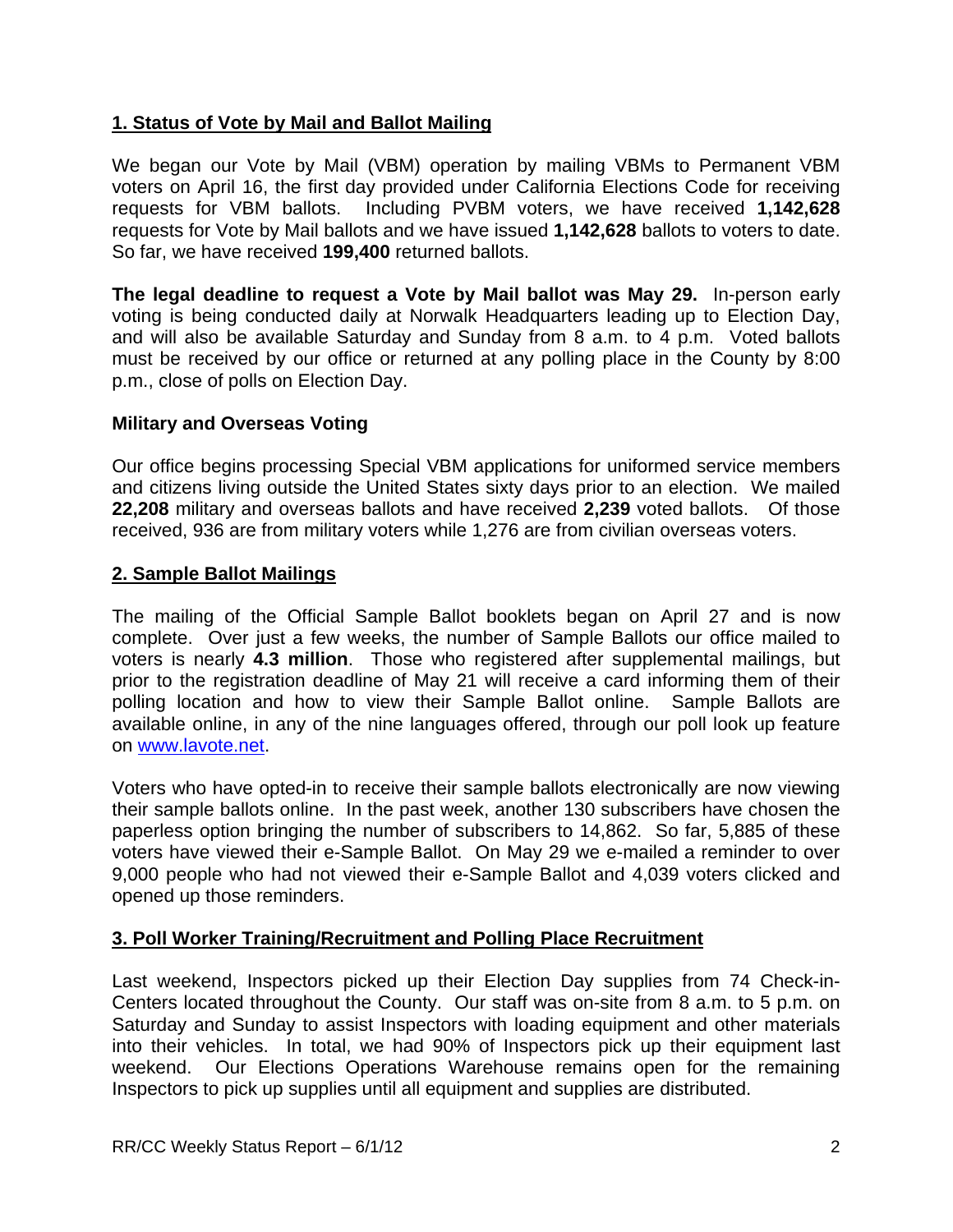## **Training:**

Poll worker training commenced four weeks ago, and training sessions will be held throughout the County until June 3, 2012. During this period the RR/CC Poll Worker Training Unit will conduct a total of **445 training sessions** for Inspectors and Clerks. Supplemental online training is also available to all poll workers on [www.lavote.net.](http://www.lavote.net/)

#### **Polling Places:**

Polling place recruitment is complete. Since the Official Sample Ballots were sent to voters, there have been 37 changes in polling locations, and postcard notices have been sent to make voters aware of the change in their polling place. Additionally, our office conducted robo-calls to these voters on May 30.

| Polling Places By Supervisorial District - June 5, 2012 Primary Election |                   |     |                              |                   |                   |        |
|--------------------------------------------------------------------------|-------------------|-----|------------------------------|-------------------|-------------------|--------|
|                                                                          | <b>District 1</b> |     | <b>District 2 District 3</b> | <b>District 4</b> | <b>District 5</b> | Totals |
| <b>Required</b>                                                          | 768               | 855 | 914                          | 1,035             | 1,001             | 4,573  |
| <b>Confirmed</b>                                                         | 768               | 855 | 914                          | 1,035             | 1,001             | 4,573  |
| <b>Postcard Pcts.</b>                                                    | າ                 | 13  | 6                            | 9                 |                   | 37     |

#### **Poll Workers:**

For the June 5, 2012 Primary Election, we require more than 21,000 Clerks, Inspectors and Coordinators to staff our 4,573 polling places. Our recruitment efforts began several weeks ago and are nearly complete.

| Poll Worker Recruitment Report - June 5, 2012 Primary Election |        |               |               |  |  |  |
|----------------------------------------------------------------|--------|---------------|---------------|--|--|--|
|                                                                | May 14 | <b>May 21</b> | <b>May 28</b> |  |  |  |
| <b>Inspectors</b>                                              |        |               |               |  |  |  |
| Required                                                       | 4,573  | 4,573         | 4,573         |  |  |  |
| Recruited                                                      | 4,547  | 4,561         | 4,558         |  |  |  |
| Outstanding                                                    | 26     | 12            | 15            |  |  |  |
|                                                                |        |               |               |  |  |  |
| <b>Clerks</b>                                                  |        |               |               |  |  |  |
| Required                                                       | 16,706 | 16,706        | 16,706        |  |  |  |
| Confirmed                                                      | 13,762 | 14,721        | 15,936        |  |  |  |
| Outstanding                                                    | 2,944  | 1,985         | 770           |  |  |  |
|                                                                |        |               |               |  |  |  |
| <b>Coordinators</b>                                            |        |               |               |  |  |  |
| Required                                                       | 400    | 400           | 400           |  |  |  |
| Confirmed                                                      | 400    | 400           | 400           |  |  |  |
| Outstanding                                                    | 0      | 0             | $\Omega$      |  |  |  |
| <b>Special Recruitment</b>                                     |        |               |               |  |  |  |
| <b>County Employees</b>                                        | 2,911  | 3,147         | 3,275         |  |  |  |
| <b>Bilingual PW</b>                                            | 6,577  | 6,826         | 7,216         |  |  |  |
| <b>Students</b>                                                | 2,350  | 2,408         | 2,419         |  |  |  |